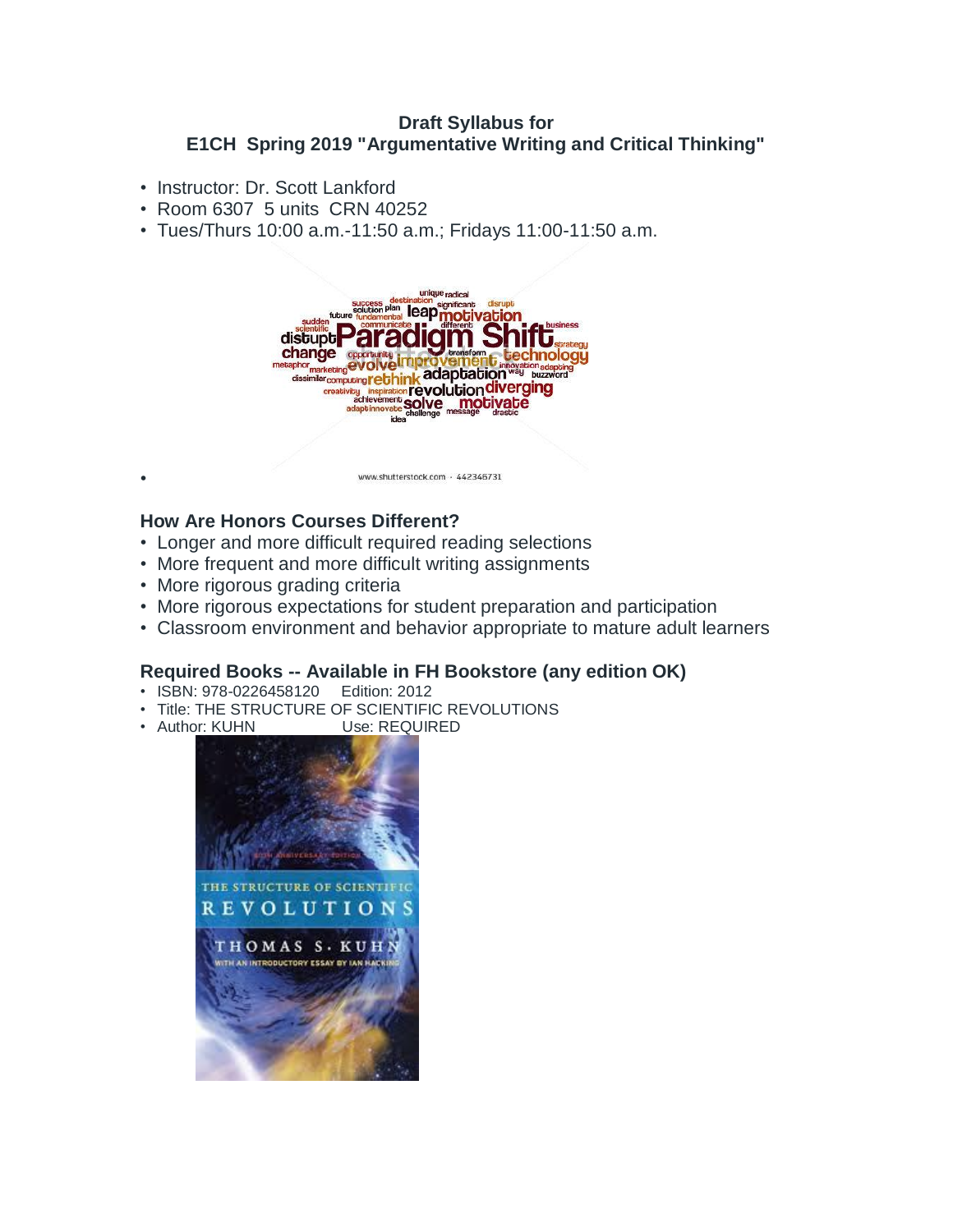• ISBN 978-1250062185 Edition: 2015 Title: THE SIXTH EXTINCTION Author: KOLBERT Use: REQUIRED



ISBN 1620973472 Title: THE CLIMATE SWERVE Author: LIFTON Use: REQUIRED



**Top Ten Tips: A Survival Kit for Student Writers**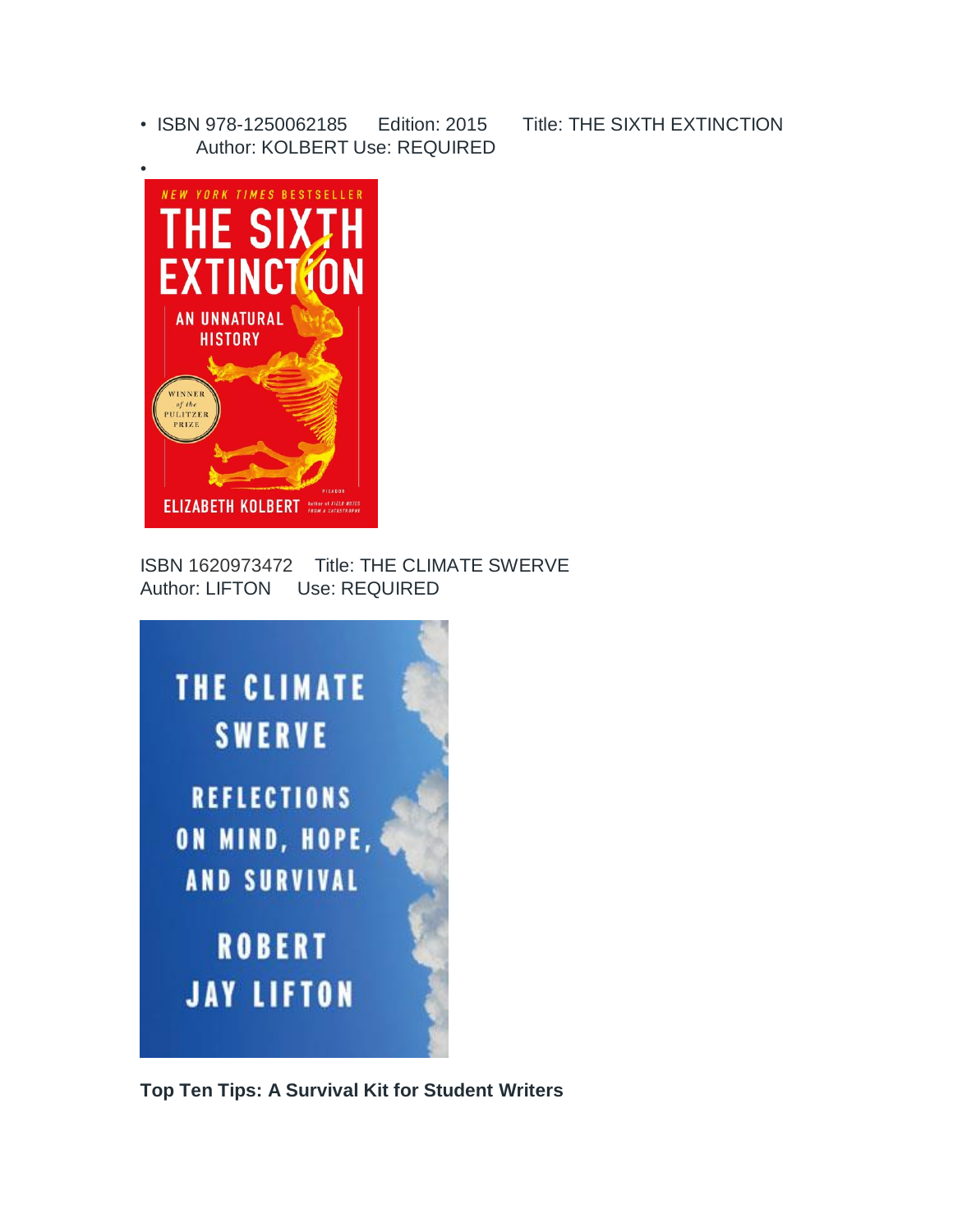

My popular how-to-write handout packet -- full of useful tips and techniques--can be downloaded as a PDF from the FILES section in CANVAS.

## **Course Grading Scale**

- 940-1000+ points =  $A$
- 900-939 points  $= A -$
- $870 899$  points = B+
- $\cdot$  840-869 points = B
- $\cdot$  800-839 points = B-
- 770-779 points  $= C +$
- $\cdot$  700-769 points = C
- $\cdot$  600-699 points = D
- $\cdot$  less than 600 points = F

# **Graded Assignments Scale (100 points = 10% of Final Grade)**

- **Regular Required Tuesday/Thursday Class Participation =** 12% of your Final Grade
- 2 points per day for prompt arrival; 2 points for homework completion; 2 points for discussion
- 3 "excused absences" are automatically built into your schedule (no need to request permission)
- limited extra credit available for attendance at pre-approved campus or community events
- **9 Weekly Friday Tests** = 18**% o**f your Final Grade
- each test is worth up to 20 points (3 replacement tests available for second chances)
- **3 Monthly Five-Page Minimum Research Essays (1500 words minimum)** = 60% of your Final Grade
- each essay is worth up to 200 points (rewrites available)
- **1 Final Public Writing Project** = 10**%** of your Final Grade

#### **Extra Credit Opportunities**

**Submit Up to 4 Extra-Credit Rewrites** = Earn up to +20 points for rewriting up to three essays plus the Public Writing Project-- for a total of up to 80 points!! That's up to 8% extra credit toward your final grade. See separate Rewrite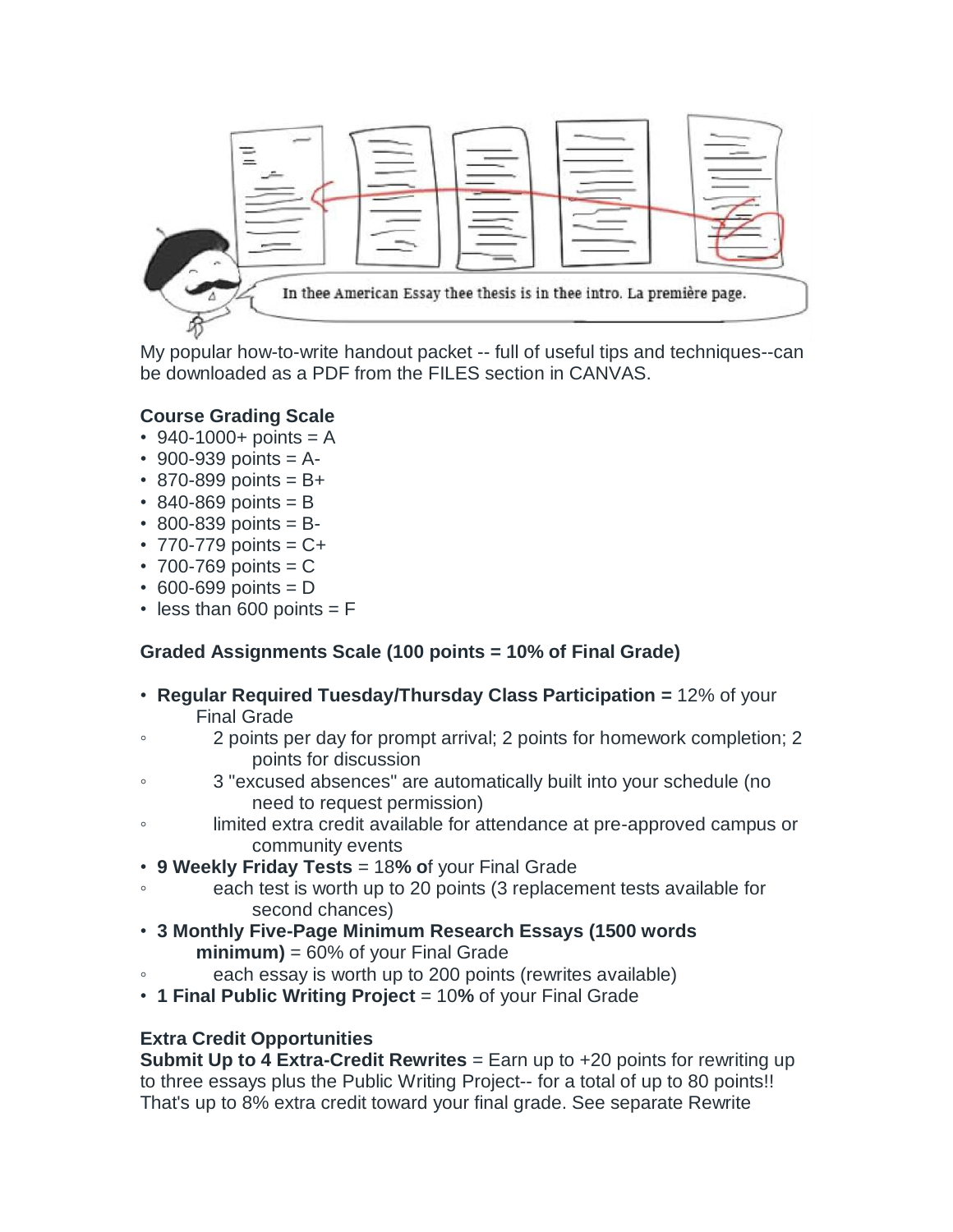handout for detailed instructions. Strict deadlines apply.

# **Public Writing Project**

As part of Foothill President Thuy Nguyen's college-wide Service Learning initiative, students will be asked to undertake a Public Writing Project (worth 10% of your final grade!) at any time during the quarter. This independent project can and should be started early in the quarter -- but you'll find the Instructions and Criteria for the Public Writing Project in the Finals Week Module. Don't panic (yet): We'll go over the Public Writing Project criteria together during Week 2 of the quarter to help get your started -- and several superstar students from past quarters will visit our classroom to tell you all about their own Public Writing Projects as inspiration. Many students find this to be the most memorable and transformative part of this course!



- **Tuesday/Thursday Reading and Participation** Tues/Thurs reading assignments, discussions, and lectures
- **Weekly:** Friday Essay Tests based on Tues/Thurs readings and discussions
- **Monthly:** 5-page (1500 minimum) Essays Project
- **Extra-Credit Rewrites:** of any-of-the-above assignments to earn up to +20 points = a full grade higher!Drops And W's

# **Instructor Credentials and Information**



• My official Foothill Faculty Website [\(Links to an external site.\)](https://foothill.edu/directory/directory.html?s=1&rec_id=460) Links to an [external site.](https://foothill.edu/directory/directory.html?s=1&rec_id=460) contains general information about my career and credentials -- plus my official academic C.V. (the educator's equivalent of a resumé).